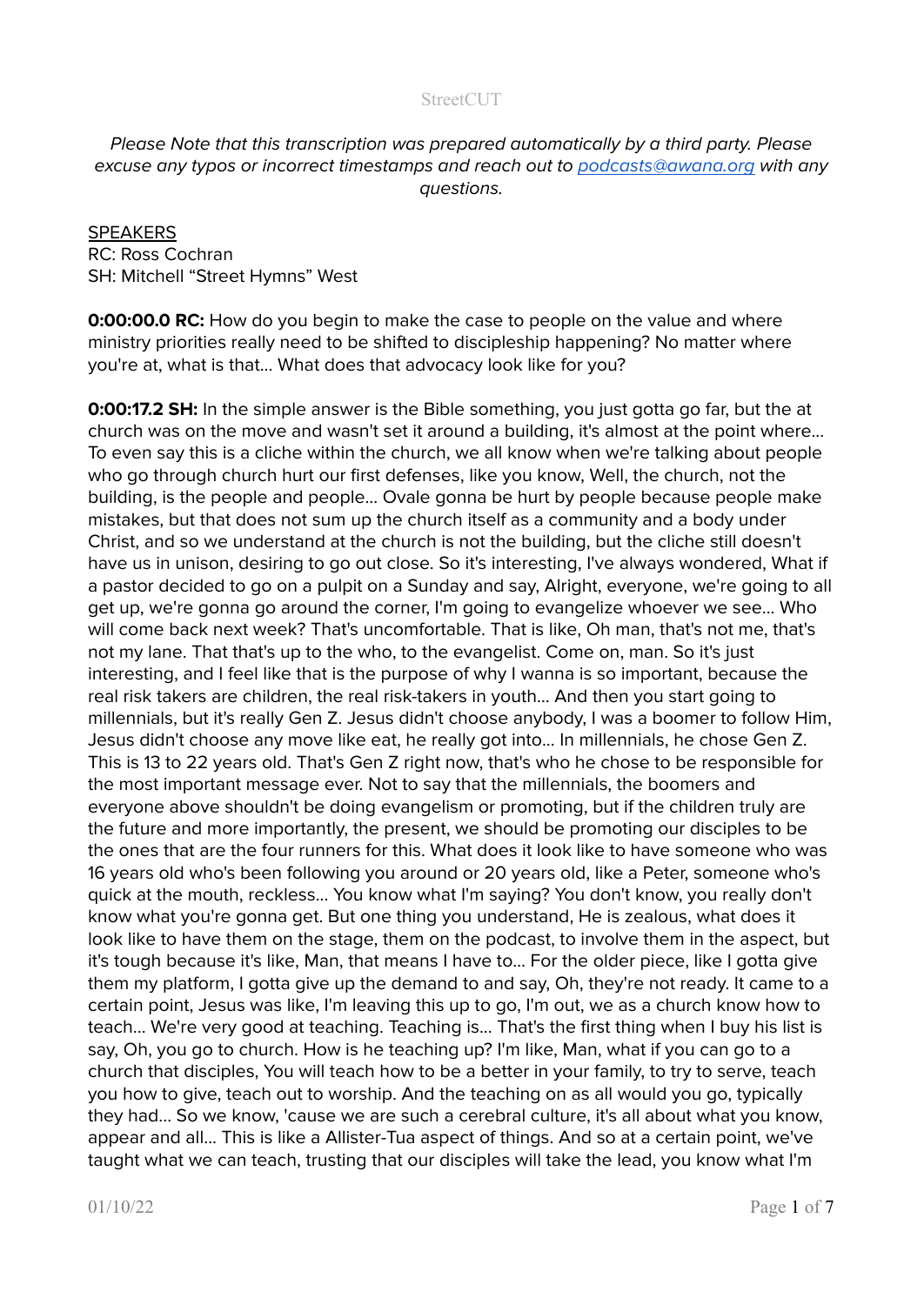saying? And take the baton and run. Win and their zealous to run, but we're not giving them the direction to run because we're not trusting them, and it really just shows we are trusting of ourselves 'cause we're the ones who are teaching them. And so for me, I might man, for discipleship to truly be exemplified in the church, we gotta work with and through the next generation... You know what I'm saying? This is me saying, this is a 30-year-old. I had the opportunity to be someone who... My pastor, my youth pastor promoted me, my youth pastor put me in a position to where it's like, Yo, I'm going to let you be responsible for what we taught you, and then consistently showing me what the theological concepts were, doctrine was How to Serve, How to love, showing up to my high school and then allowing us to go, This is what evangelism looks like. We're gonna come to your school and we're like, those things help me out at such an early stage that it really was a current stage early because the early was the now, if we would call it early based on my age, just like Man... And such an early time, you're all fired for Christ, it's like... What was it early for Peter... Was in early for Matthew? Was it early for... That was the... Now, they were made back then, you know what I'm saying? The culture considered them men, you couldn't tell them, they weren't grown men, they were grown men in their eyes, they all have responsibilities, jobs, trades. And then Jesus is like, Alright, bet. To follow me. So I think that in the midst of saying, Follow me, promoting discipleship outside the four walls, the quickest way to do so is to reach the kids who are already on the platform to do so, they're already... Half our kids are going viral on tiktok, Twitter, Facebook, YouTube, randomly, you know, for some random things, and then they always like, What if we... Hey, I'm gonna help you out and empower you to do these things, you know, and you already know, what is a kindred topic within our hearts, which is the Gospel. So in the midst of allowing you to have the resources, we're now going to give you the resources to do a better video than what you did before, a better podcast, what you did before, a better athletic display of what you were doing before, like giving... You allow the resources to be put out towards the youth, they don't feel as though they're not a part of the system, they're not a part of the body, and so when you feel a part of their body, you don't desire to break apart, even when it's time to move on or move towards and expand your life, whether it be through marriage, whether it be through college, whether we do whatever, it's like not… This was true, this was real and this was culture, this was my lifestyle, and I was promoted in that... I know that was a long little segment, but...

**0:07:51.9 RC:** Oh man, that was great. I couldn't agree more, and I think what I appreciate the most about it is one that reflects the urgency of the moment, we now have data to show that worldview is shaped by the art for 95%, 97% of us, whatever you think about the world by the time you're 13, it's what you're gonna think about the world when you're an adult, and it really... I'm a story of this, but it really takes an act of God to reach an adult who didn't have a fundamental Christian context as a child, but what I also love about what you're describing is the world that our kids are going into... Gen Z is going into 2050 and beyond, as we like to call it here, and wanna... Look so much different than the world of 1990, where we were coming from. So of course, we should empower our kids now, of course, we should give away the resources that we have, of course, we should provide the leadership and wisdom that we have, because they need the training now for what the world is gonna look like in 2050. And I would just implore folks who are listening to pay attention to… This is a very non-elegant way to describe it, but I pay attention to a guy who's doing the thing, one of the things that is so impactful about your ministry as you were doing that exact thing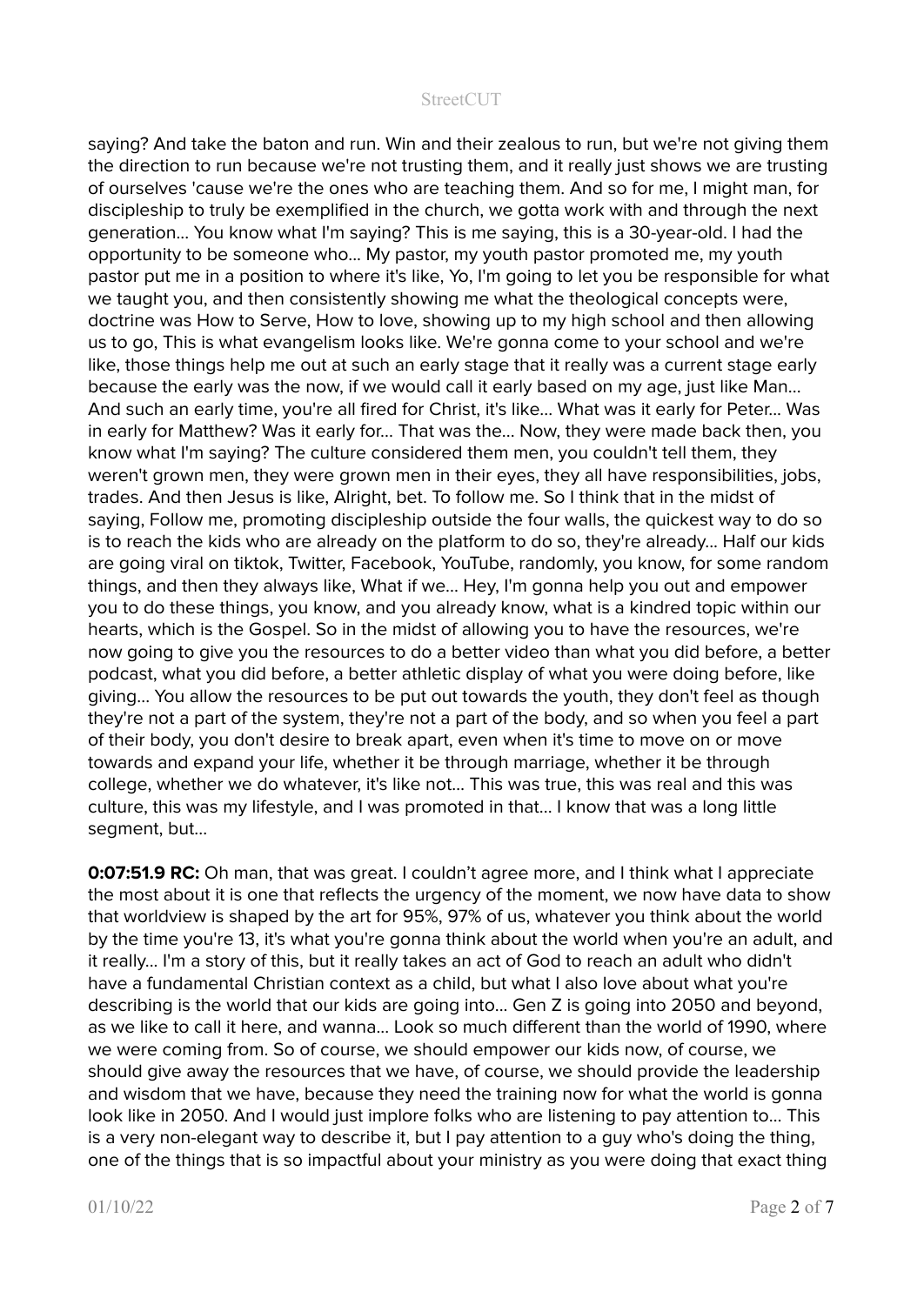with kids, you are saying... Yeah, you're in the studio. Just like I'm in the studio, you're in the studio, just like Insert whatever your artist is in the studio, you sound like them, we mixed it so that it has that high of a quality, but it's your story, and I think about... You use tiktok as an example. I think there's so much fear that adults that we old people, you and I are the same age, although you look about 50 years younger, which is the separation. So we as a people have this like, I don't know, I don't understand tiktok, but whenever I see what some of those tiktok and Vangelis to do, my brain is just amazed by the creativity. I would never come up with that, and I've had social media manager on my resume. More times than I could count.

**0:10:19.3 SH:** You know what's interesting, man, there was a retreat that my friend hosted, and he gathered a majority of the people, you're probably mentioning these Christians to talk influencers, and then I asked one of my close friends, I was like, what was the dynamic of their life amongst the church, a lot of them are not really a part of local churches and don't even understand doctrine. Now, this certain scare you, this speaks to the statistics, what it should do is, it's like, Yo, how they don't go... It's almost like whenever I ate comes out and they're fresh out of high school and never out to be the next big thing, who's the first ideas, Boorman. We gotta get them on our team, I feel like it's the same type of energy, which is like, Oh, how can we... Not to say we're attracted to the influencers, it's like, Oh, we wanna make sure that you're able to do what you do at such a high level, and you never have to worry about resource being an issue, image being an issue. All you have to do is exemplify what you're already doing, and we're gonna be there as a support system, we're gonna help you sign this contract and say, Hey, here's some things we're allowing Liberty, and then also, man, let's not do these things.Because your public image is important when you're associated to this brain, same thing with the Gospel, it's like you're already a athlete or an Athletic bread, all we're gonna do is we're gonna make you the best you you can be in whatever you're already doing, and so Manvers, church was to go through and cast, we do this every Easter play. You're used to play, you're gonna see the Easter play happen, and then they're gonna cast out the rules for it, the last place you start casting as a youth ministry, that's where you should be doing it. If we're testing out the actors for this play of the greatest message on Earth, and then we're saying, Man, we gotta make sure the kids are getting inspired well in the family service where everybody's seen that, saying matters, 'cause I don't got a youth ministry going on during Easter service, how much more impact or would it be the sets you up on the stage? That's what it looked like. Historically speaking, accurately, apply clean, but we're gonna... Mantis like No, it's all about giving up the man took such a joy in that too, there's such a joy in saying, Man, I desire that you do this better than me. That's what change is. Say a disciples, he's like, Oh, you'll be able to look at a Molina. Tell him that says You Aptos is telling you that the miracle signs and wonders he did is nothing in compared to what joined in Jesus themselves desired, that the works that he did are even more amplified through his teachings and his disciples. We should have that much joy to say, Alright, the when I let go on a rain, do it big, 'cause that's my desire.

**0:13:49.9 RC:** And that support still looks like all of the things that you're doing with kids right now who have no followers on Instagram. I hear John Tyson say, just statistically, there's gonna be somebody, a kid right now who's gonna have a million followers on YouTube, just the size of the platform. So John's point, which is exactly what you're saying as well, it's like, So how do I make sure that that kid Wilke Jesus and everything that they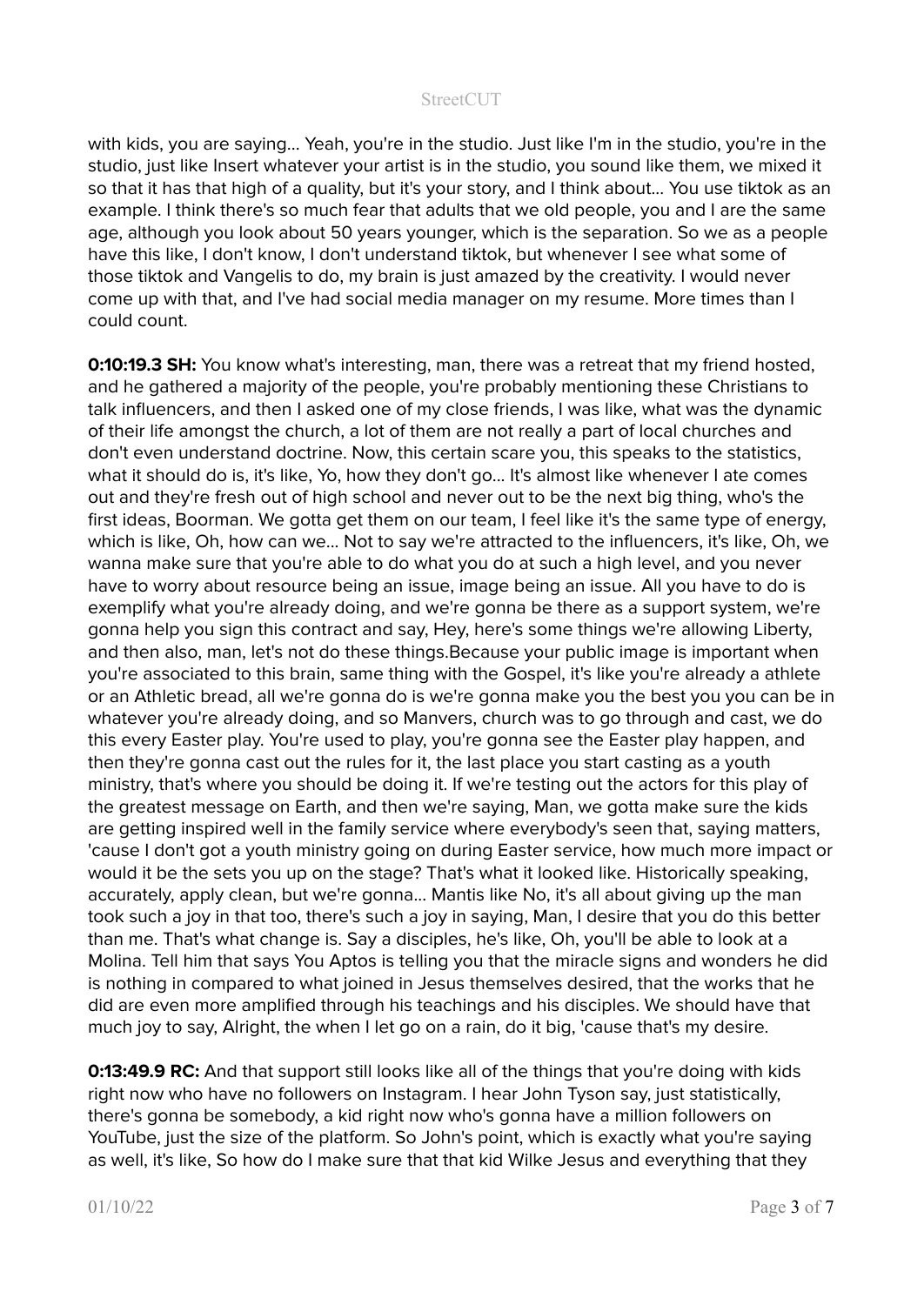do, 'cause that kid's gonna have a bigger platform than every church in America put together. So how do I make sure that that kid reflects Jesus in the way that you do that person who's the same to the podcast as you treat every kid, they're gonna have that platform. That's big, because what you said too about doing it better, there are so many simple examples like this... Right, I remember the first time I beat my dad at a sport, we're playing one-on-one, the first time I beat him, right. And there's that moment where his pride is like, Oh man, but then every other ounce of him is like celebrate, because it's this moment of discipleship, and I'm not that that the way it works is, how is supposed to be. This is how it's supposed to be. And we have to... One of the things that I think is so key for discipleship to truly happen everywhere, is for us to stop treating kids like they have a junior version of the Holy Spirit. In person who's listening to this, right? You get it, 'cause you wouldn't be listening to street I talk for this long, if you weren't already sold out to this, there's other idiot your time. But the question I have for you is, obviously, you are so passionate about this, you have this laser focus calling on what God has placed in your life, how do you begin to translate that to other folks who are slower to pick it up, how do you... For the person who's listening to this, who's like, My pastor wants to be at the center of the Easter play, or those kind of simple examples like you're mentioning, how do you begin to change the conversation in a particular context?

**0:16:01.5 SH:** Yeah, well, to think that it all change through one board meeting or conference call, it's definitely not that easy, but the simplest way to start is in your own household, that's truly where it starts, man, and your kids already have these questions, they just don't know to ask them, it's the weirdest thing. To grow up being taught something and they're never being allowed to see it, whether it be finally realizing the hypocrisy and your parents... It's like, Man, I was told this the whole time, but I kinda find out you... You were doing this. It's like, What? So when we're told like, Hey, the historicity and the church, we're taught this great doctor, we're taught this great thing, and it's like, Wait, how come... Every picture I see on the disciples are with gray hair. How come? It's just, that's the art, that's like the... That even what we do now, not even on a racial state, I'm on so you can make Jesus... Why all you want at least make the disciples junkie, that's even more important right now, because the kids are still divestiture quickly, if I may, please don't make Jesus what I hear you, but let's be a minimus like what my heart… By how that is saying, the intensity behind the youth being able to see the gospel played out in a natural context to where they can relate to it is so important for their own growth and then their own inspiration and saying, Wait, that's just like me, we can't keep telling them, Oh yeah, don't know them. Despise you for your youth. And they're being the spinor, the youth in every single image. Be like day. You know, I said we're young David. It's like, Okay, I can relate to young David Locke. David is a young Renata, you know what I'm saying? I come back and see you, David, who is a young baby, and so I think he likes... It starts in the household, starts with your own children, start seeing your own context where it's like, Alright, what are the kids who are around me? How can I amplify them? Amplifying those who are around you is discipleship. It's like, Yo, I'm teaching you how to be a better you, that's the cycle ship, because that calls you to be a better you in itself, 'cause you wanna be the best you to teach them how to be a better them. And so it works full circle, discipleship causes the people who are the disciples to get on a pan-cubes, 'cause it's like, Man, I'm responsible for this, it's like... I've never known how true the story is, but just the aspect of the Billy Graham story where there was a whole guy fishing at a pond, he always said the gospel message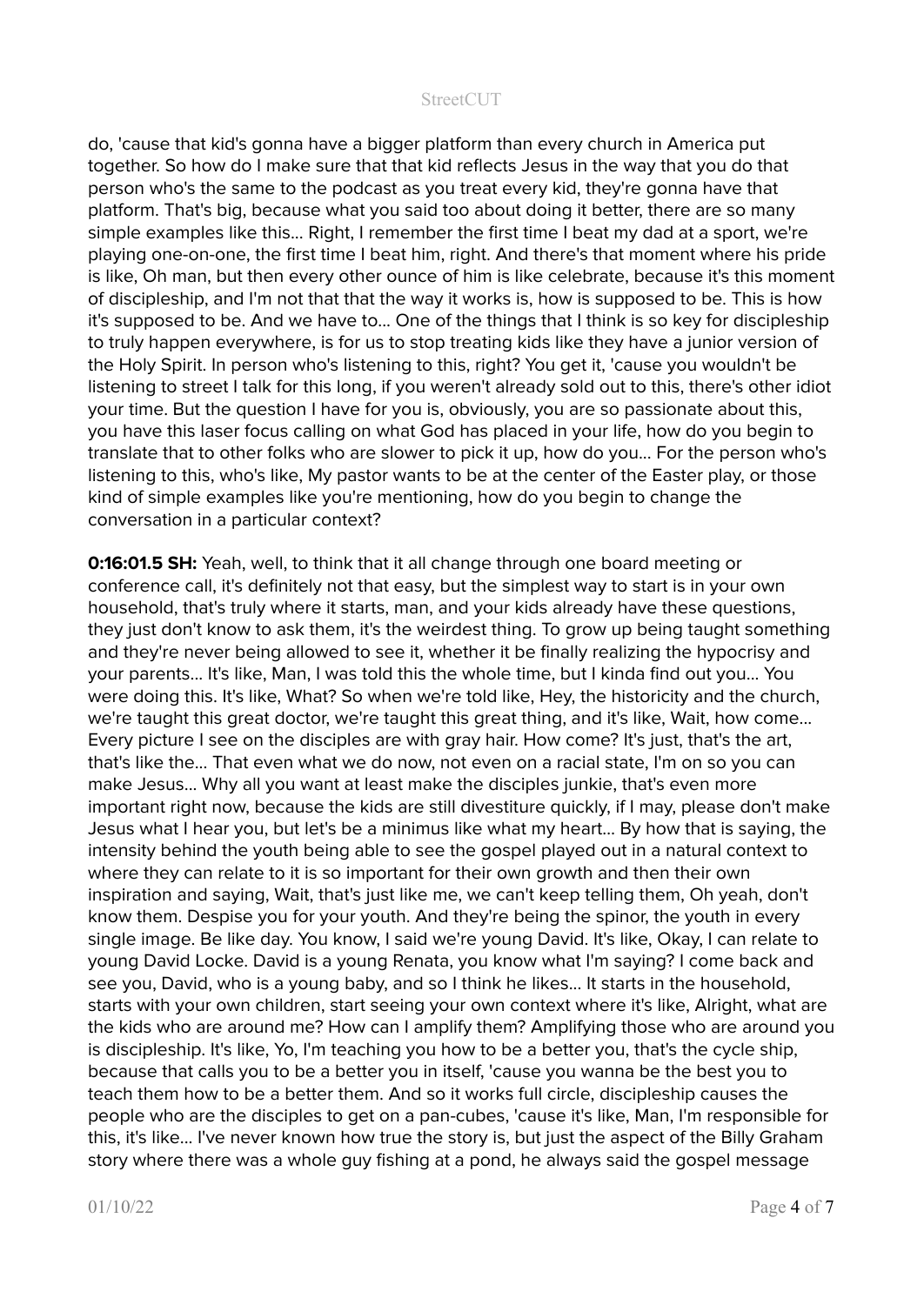and it end up reaching Billy grand. What if you were able to be the person who reached the Billy Graham or the person who reached the ability to reach the kid who ends up reaching a billion... That is what it means to say, Alright, back. I may not have the zeal anymore, I may not have the legs anymore, but I can train the one who... That does, I can help them on you, man, you know what I'm saying? And so I don't know what it looks like, 'cause as far as within the convincing this message, because the tough part is, I think we can look at statistics. We can look and say, Alright, bet, we can either work with contest or let him go out and do it on his own, we can work with Bieber, or let him go out and do it on his own. We can work with chance, let him go out and do... That is one. It's gonna get done like Gen Z's not waiting for us. They're going to do what they're going to do. Imagine they had to cover... So we can't record the conversations, we can make it seem like, Oh yeah, but let's stick with what's the rubric? That's a... That's not... That's not on that Tina. Cool. They don't care about that. We've been teaching them this entire time at church, not four walls, so why they care about the four walls anymore, now, I've got my own church with my own followers, and they listen to whatever I say. They're gonna do it no matter what. So their perspective and their character has not been built up, that they have the platform, so what the need is people willing to come in mentor and disciple them, so bad, their character sharp... Their mental is sharp, their spiritually sharp, and they're able to be the best they can be. For the people that are interested in hearing what they have to say. So I think they're just showing people to statistics and then starting in your own household because they're gonna do it, whether whether we help them out or not...

**0:21:37.7 RC:** That's too great assessment. I wanna land the plane. You've been very generous with your time, but there's one last thing that I wanna drill in on, which is we've talked a lot around here, we talk about child samples, IP as a long, highly relational, believe deeply scripture and become highly experiential. We've talked about a lot about the law. We've talked a lot about the com, and we talked about belief. Plenty, I love your answer before I start with the Bible, you don't have to go far. Right. But as someone who is spending the amount of time investing in Gen Z that you are, I think the extension of what you're talking about of Jen is gonna do what they're gonna do. Without the church's investment, what does Gen Z believe about themselves? What are the messages that they are hearing from other parts of the world that right now, the church is sort of seeding the ground in that conversation, because I think there's this often this mistake to assume that culture... That culture is neutral. A Barna study from a few years ago suggest that 50% of kids believe it is wrong to share their beliefs with someone in hopes that they will change the beliefs… Right, essentially, she's saying that it's wrong, evangelize, that is a fundamental failure and discipleship because it assumes that somebody else isn't trying to disciple to it as a cultural translator, for lack of a better term, for you, What do kids believe about themselves if the church doesn't step in to point out to them what the Bible actually says about who they are...

**0:23:15.1 SH:** Well, couple of things. First, we grew up in the context where we could just hit the streets and be like... You see somebody crying. You had to communicate, do you wanna say Jesus your Lord and Savior? It's a wrap. We know what a conversation is going, you got a convert, right? You can't do that nowadays. These kids don't know Jesus. There's not a context for Jesus. Because the context they have is whatever I believe is true, because I believe it... It is my truth. So the danger in that is, whenever your truth is challenged, which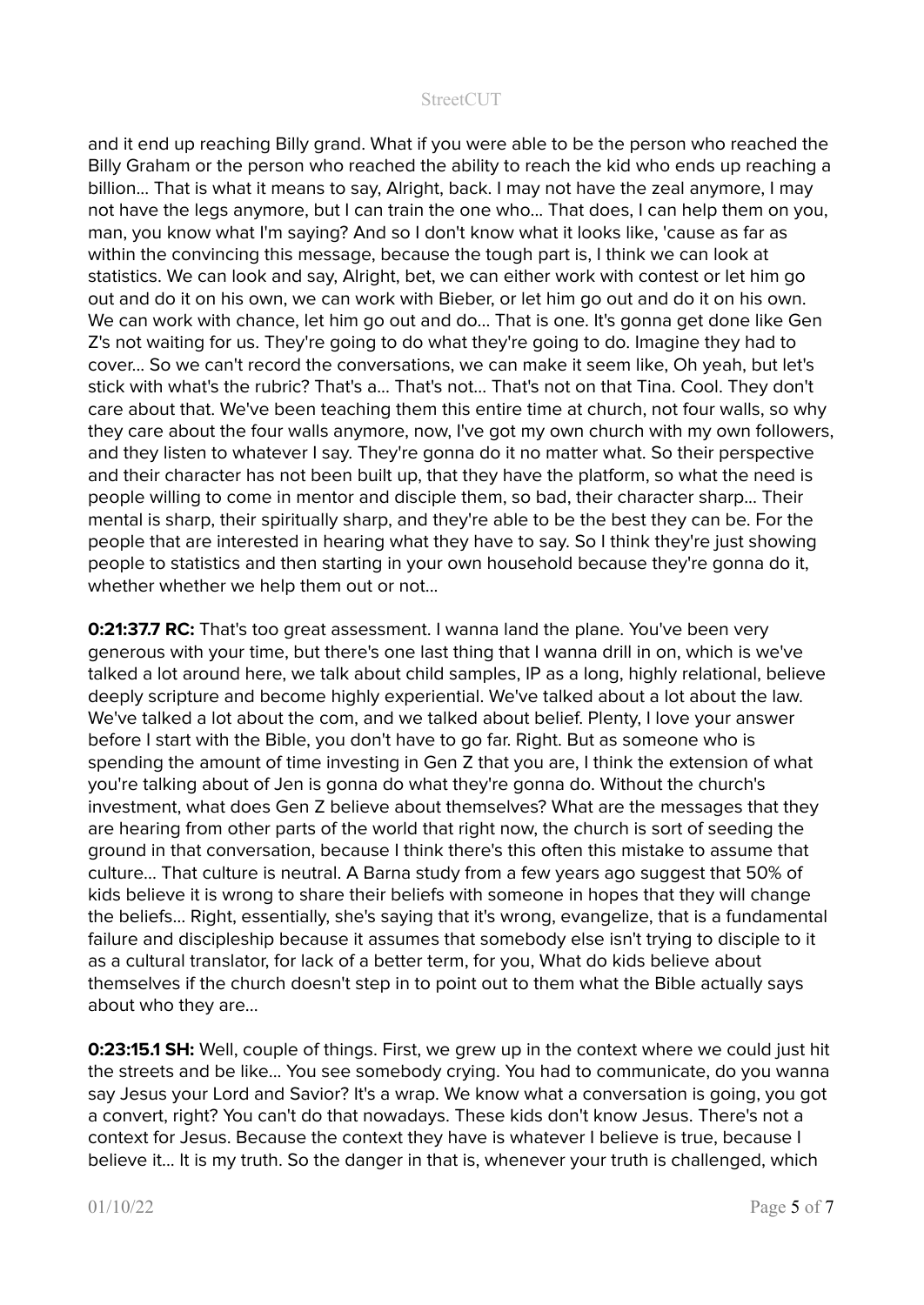it's interesting, it's almost like a picking and choosing of when it's offensive and when it's progressive to have your truth challenge, 'cause it doesn't seem like these, any type of draw back or held back punches when it comes to challenging aspects of the church, Christian Church, but we simply scripture and then be told, Hey, you're being a little too offensive, it's all I do is quote scripture, this is God saying this, this isn't me. You know what I'm saying? But it's offending my truth. Therefore, it's like Man. So if we don't come in and then in a loving way, communicate the message of Jesus, because as critical as Jesus was with the Pharisees who we end up saying in Matthew 12-13, y'all are going to hell. Simple as that is, you just say, the work I do or two bills above... Yeah, it's a wrap or your... This evil generation desire as a sign, but collaboration what I'm saying, that's a Shoshone more signal when you're gonna get as a sign of John, you know, I'm saying he literally... And then from there, he switched his message to parables, he was kinda really, really... Was just with ride was a GE, but the U01 interactions he had... There were always conversions. Every one-on-one interaction Jesus had, there was a conversation, but of course, to us being able to say, I bet, yes, we can communicate from a broad level, in a wide level, yes, we can say something that will offend half the world and get the other half of the world to write for us, but let's not forget the individual, so allowing us to be less social and be more intake-driven because it's easy to say, Alright, but whenever I say something, I'm going to say this in front of 100020 or 100000 people. Cool, then I'll have those 100000 engaged and I'll look at my engagement, look at my insights, looking my statistics and things like that, but the individual is never reached, we're in a place in culture where we can be around social people full of individuals, and still all be on our phones. So I think that we have to encourage and start with ourselves because we've picked up the same habits as well, to get back to the individual, because in the same way someone can call himself a Christian, that means two different things to different people. In the same way someone can call themselves the agnostic person, we can't think, Okay, well, that means you believe this... 'cause I saw a video... No. Well, someone says LGBTQ community, oh well, well, all the men are this because I've seen... To me, it's like you, we have to diversify how we're learning, who are learning from, because if we're not in tune with what is out there, then what it's out there will be dangerous for those who have been held back from that knowledge their entire life or not inform, that the knowledge is out there. And so it was like, Well, this takes my whole world view now, because it seems like you all... We're hiding this from me. It's the difference of, would you rather talk about sex with your children or would you rather them here in the locker room? It's understanding, we have to be the filter for them, we have to be the gauge where it's like, Yo, this is out there, for me to act like it's not... I would not be doing my job. But the most important thing we can do is individually work with them, to work with individuals, 'cause we can all be cool socially, but we can all get canceled socially, but at the end of the day, when it all comes down to it... Who's gonna be that person that comes to you one-on-one and say that... How can I pray for you? So I don't know, that's... It's a blanket statement, but I feel like we all have to... This is all our generations in Zen, whatever you can boom it up, I don't know, but all of us have to go back to individual interaction, because individual interaction, a person-to-person is where we see not just conversion, but that's where we actually see discipleship happens. It's hard to say you deciding to somebody you don't know their... We think we can disciple. The pastor is a shepherd. You know what I'm saying? To say he's discipling everyone, you have to know somebody, you gotta have that interaction to have that personal interaction, there's something about that personal interaction, and so as we're teaching them what discipleship looks like, they gotta be able